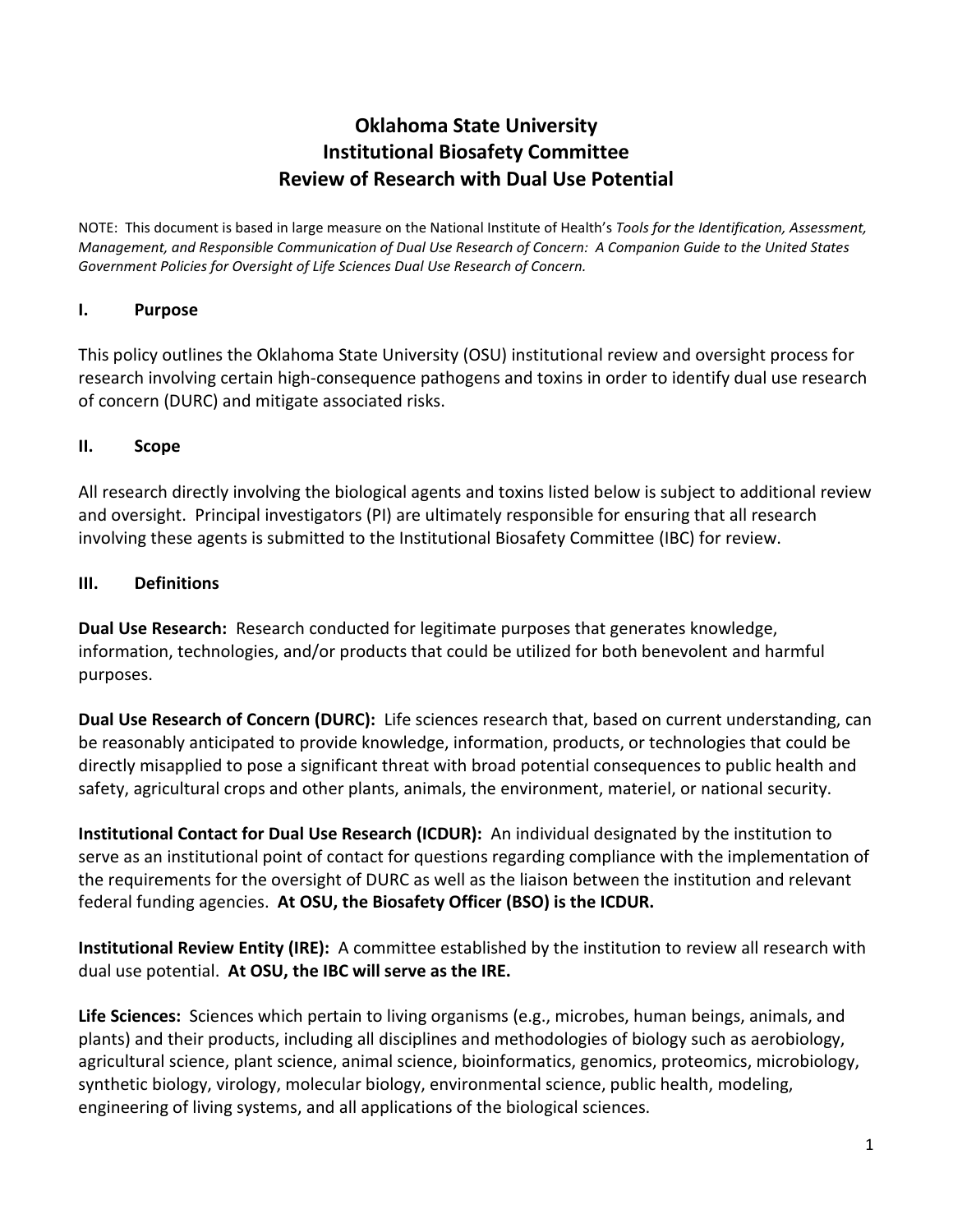**Principal Investigator (PI):** An individual who is designated by OSU to direct a project or program and who is responsible for the scientific and technical direction of that project or program.

### **IV. Research Requiring Review & Oversight**

Per the United States Government (USG) Policy for Oversight of Life Sciences Dual Use Research of Concern, research that directly involves non-attenuated<sup>[1](#page-1-0)</sup> forms of one or more of the following agents or toxins and falls into one of the listed experimental categories must be evaluated for DURC potential.

#### **Agents and Toxins**

- A. Avian influenza virus (highly pathogenic)
- B. *Bacillus anthracis*
- C. Botulinum neurotoxin[2](#page-1-1)
- D. *Burkholderia mallei*
- E. *Burkholderia pseudomallei*
- F. Ebola virus
- G. Foot-and-mouth disease virus
- H. *Francisella tularensis*
- I. Marburg virus
- J. Reconstructed 1918 influenza virus
- K. Rinderpest virus
- L. Toxin-producing strains of *Clostridium botulinum*
- M. Variola major virus
- N. Variola minor virus
- O. *Yersinia pestis*

### **Experimental Effects**

- A. Enhances the harmful consequences of the agent or toxin
- B. Disrupts immunity or the effectiveness of an immunization against the agent or toxin without clinical and/or agricultural justification
- C. Confers to the agent or toxin resistance to clinically and/or agriculturally useful prophylactic or therapeutic interventions against that agent or toxin or facilitates their ability to evade detection methodologies
- D. Increases the stability, transmissibility, or the ability to disseminate the agent or toxin
- E. Alters the host range or tropism of the agent or toxin
- F. Enhances the susceptibility of a host population to the agent or toxin
- G. Generates or reconstitutes an eradicated or extinct agent or toxin listed above

<span id="page-1-0"></span> $1$  The only forms of the listed agents and toxins that are considered to be attenuated can be found in the Select Agent and Toxin Exclusions list under "Attenuated Strains of HHS and USDA Select Agents and Toxins" at

[http://www.selectagents.gov/SelectAgentsandToxinsExclusions.html.](http://www.selectagents.gov/SelectAgentsandToxinsExclusions.html) If an attenuated form of any of the listed agents is subjected to any manipulation that restores its virulence or toxic activity, the resulting agent or toxin will be subject to oversight.

<span id="page-1-1"></span> $<sup>2</sup>$  At OSU, there are no exempt quantities of botulinum neurotoxin. Research involving any quantity of botulinum neurotoxin</sup> must be reviewed by the IBC and evaluated for DURC potential.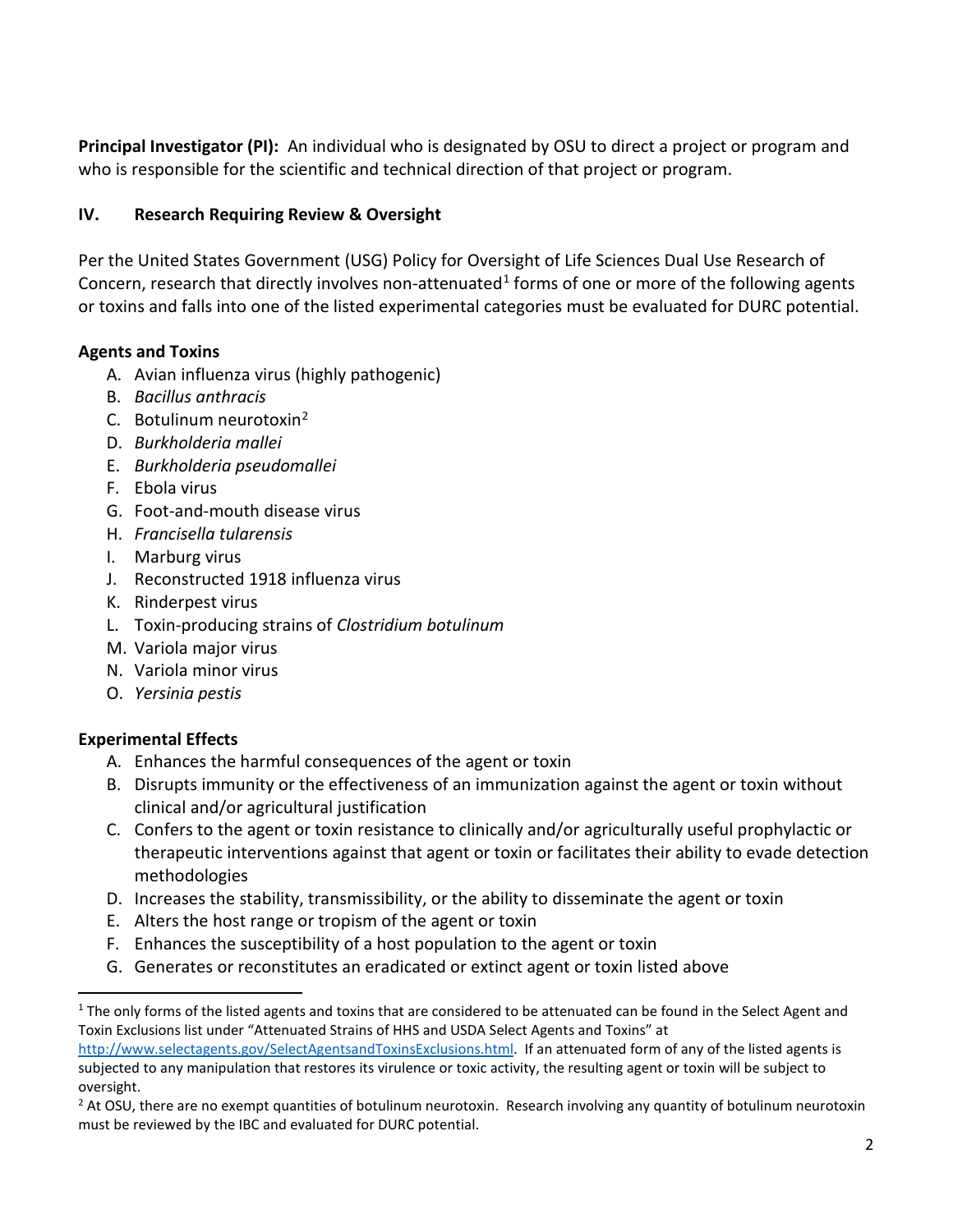The review and oversight requirements presented in this policy do not apply to research that involves the use of the genes from any of the listed agents, *in silico* experiments (e.g., modeling experiments, bioinformatics, etc.) involving the biology of the listed agents, or research related to the health impact of the listed agents (e.g., modeling the effects of a toxin, developing vaccine delivery methods, etc.).

## **V. Responsibilities**

### **Principal Investigators (PIs)**

- A. Notify the IBC as soon as:
	- 1) The PI's research involves non-attenuated forms of one or more of the listed agents;
	- 2) The PI's research with non-attenuated forms of one or more of the listed agents also produces, aims to produce, or can be reasonably anticipated to produce one or more of the seven listed experimental effects; or
	- 3) The PI concludes that his/her research with non-attenuated forms of one or more of the listed agents that also produces, aims to produce, or can be reasonably anticipated to produce one or more of the seven listed experimental effects may meet the definition of DURC and should be considered or reconsidered by the IBC for its DURC potential.
- B. Work with the IBC to assess the dual use risks and benefits of the DURC and develop risk mitigation measures.
- C. Conduct DURC in accordance with the approved risk mitigation plan.
- D. Be knowledgeable about and comply with all institutional and USG policies and requirements for oversight of DURC.
- E. Ensure that laboratory personnel conducting life sciences research with one or more of the listed agents have received education and training regarding DURC.
- F. Communicate DURC in a responsible manner.

### **IRE**

- A. Establish and implement internal policies and practices that provide for the identification and oversight of DURC.
- B. When research is identified by a PI as utilizing one of the listed agents or toxins, initiate an institutional review and oversight process that includes the following steps, as applicable.
	- 1) Verification that the research identified by the PI utilizes one or more of the listed agents or toxins.
	- 2) Review of the PI's assessment of whether the research produces, aims to produce, or is reasonably anticipated to produce one or more of the listed experimental effects.
	- 3) If the research has been assessed to meet the scope of the USG Policy for Institutional Oversight of Life Sciences Dual Use Research of Concern, determination of whether the research meets the DURC definition.
	- 4) Within 30 calendar days of the institutional review of the research for DURC potential, notification to the funding agency of any research that involves one or more of the 15 listed agents and one or more of the seven listed experimental effects, including whether it meets or does not meet the definition of DURC. Note: For non-USG funded research, notification will be made to the National Institutes of Health.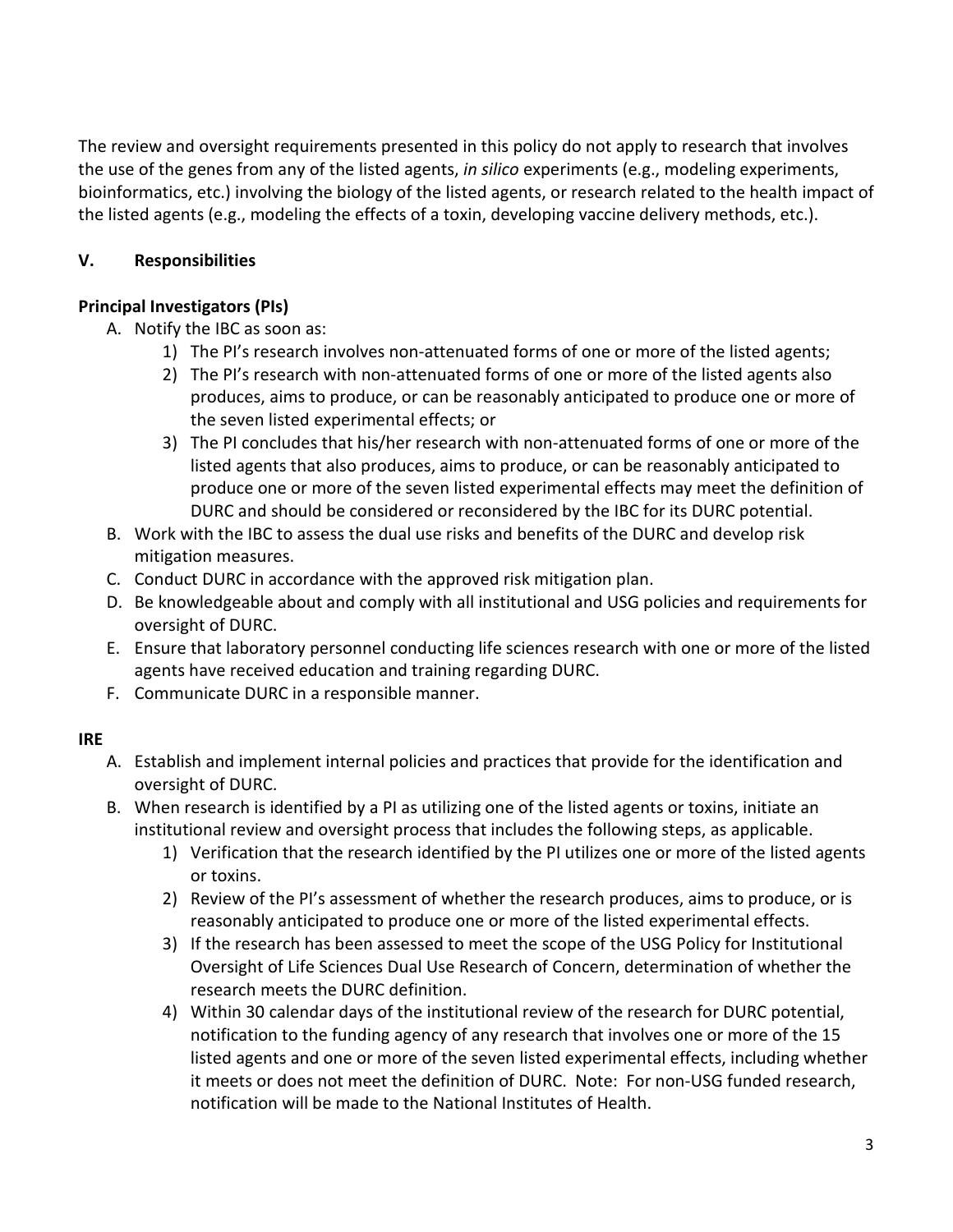#### **VI. Review Process**

The OSU IRE will use the following process to review research which involves non-attenuated forms of one or more of the above listed agents and toxins for DURC potential.

#### Process for Review of Life Sciences Research with DURC Potential

| The PI notifies the IRE of the following via the Biological Agent Protocol Registration Form and provides his/her assessment of the<br>project's DURC potential via completion of Appendix C.<br>PI's research involves non-attenuated forms of any of the agents listed in this policy<br>PI's research with one or more of the listed agents also produces or can be reasonably anticipated to produce one or more of<br>the listed experimental effects<br>PI's research that meets the scope of this policy may meet the definition of DURC |                 |                                                                                                                                                                                                                               |                                              |  |
|-------------------------------------------------------------------------------------------------------------------------------------------------------------------------------------------------------------------------------------------------------------------------------------------------------------------------------------------------------------------------------------------------------------------------------------------------------------------------------------------------------------------------------------------------|-----------------|-------------------------------------------------------------------------------------------------------------------------------------------------------------------------------------------------------------------------------|----------------------------------------------|--|
|                                                                                                                                                                                                                                                                                                                                                                                                                                                                                                                                                 |                 | If YES to any                                                                                                                                                                                                                 |                                              |  |
| The ICDUR<br>notifies the<br><b>USG funding</b><br>agency of<br>outcome<br>within 30<br>calendar days<br>or No                                                                                                                                                                                                                                                                                                                                                                                                                                  |                 | IRE verifies that the research involves a non-attenuated form of one or more of the<br>listed agents, reviews the PI's assessment, and makes final determination of the<br>applicability of the list of experimental effects. | If NO                                        |  |
|                                                                                                                                                                                                                                                                                                                                                                                                                                                                                                                                                 |                 | If YES to both                                                                                                                                                                                                                |                                              |  |
|                                                                                                                                                                                                                                                                                                                                                                                                                                                                                                                                                 | If Yes of DURC. | IRE conducts a risk assessment to determine whether the research meets the definition                                                                                                                                         | If NO                                        |  |
|                                                                                                                                                                                                                                                                                                                                                                                                                                                                                                                                                 |                 | If YES                                                                                                                                                                                                                        |                                              |  |
| The research requires oversight under this policy. The IRE considers the previously identified risks and the<br>anticipated benefits (from Appendix C) in order to develop a draft risk mitigation plan.                                                                                                                                                                                                                                                                                                                                        |                 |                                                                                                                                                                                                                               |                                              |  |
|                                                                                                                                                                                                                                                                                                                                                                                                                                                                                                                                                 |                 |                                                                                                                                                                                                                               |                                              |  |
| The ICDUR works with the USG funding agency to complete the draft risk mitigation plan within 90 calendar<br>days of the IRE's determination that the research is DURC. The draft risk mitigation plan will be presented to<br>the IRE for approval before submission to the USG funding agency.                                                                                                                                                                                                                                                |                 |                                                                                                                                                                                                                               | Key                                          |  |
|                                                                                                                                                                                                                                                                                                                                                                                                                                                                                                                                                 |                 |                                                                                                                                                                                                                               | PI                                           |  |
| USG funding agency finalizes the risk mitigation plan within 60 calendar days of receipt of the draft plan.                                                                                                                                                                                                                                                                                                                                                                                                                                     |                 |                                                                                                                                                                                                                               | <b>Institutional</b><br><b>Review Entity</b> |  |
|                                                                                                                                                                                                                                                                                                                                                                                                                                                                                                                                                 |                 | The IRE implements the approved risk mitigation plan and provides ongoing oversight of DURC.                                                                                                                                  | Institutional<br>Contact for<br><b>DURC</b>  |  |
|                                                                                                                                                                                                                                                                                                                                                                                                                                                                                                                                                 |                 | The PI conducts and/or communicates research in accordance with the approved risk mitigation plan.                                                                                                                            | <b>USG Funding</b><br>Agency                 |  |

This review process will allow the IRE to assess the potential that the information, technology, or products generated by the proposed research could be misused to harm public health, agriculture, or national security. In making this determination, the IRE will consider the following.

- The types of knowledge, information, technology, or products anticipated to be generated through the research.
- How the results or product of the research will be shared or distributed.
- The novelty of the information provided by the research or of the research methods.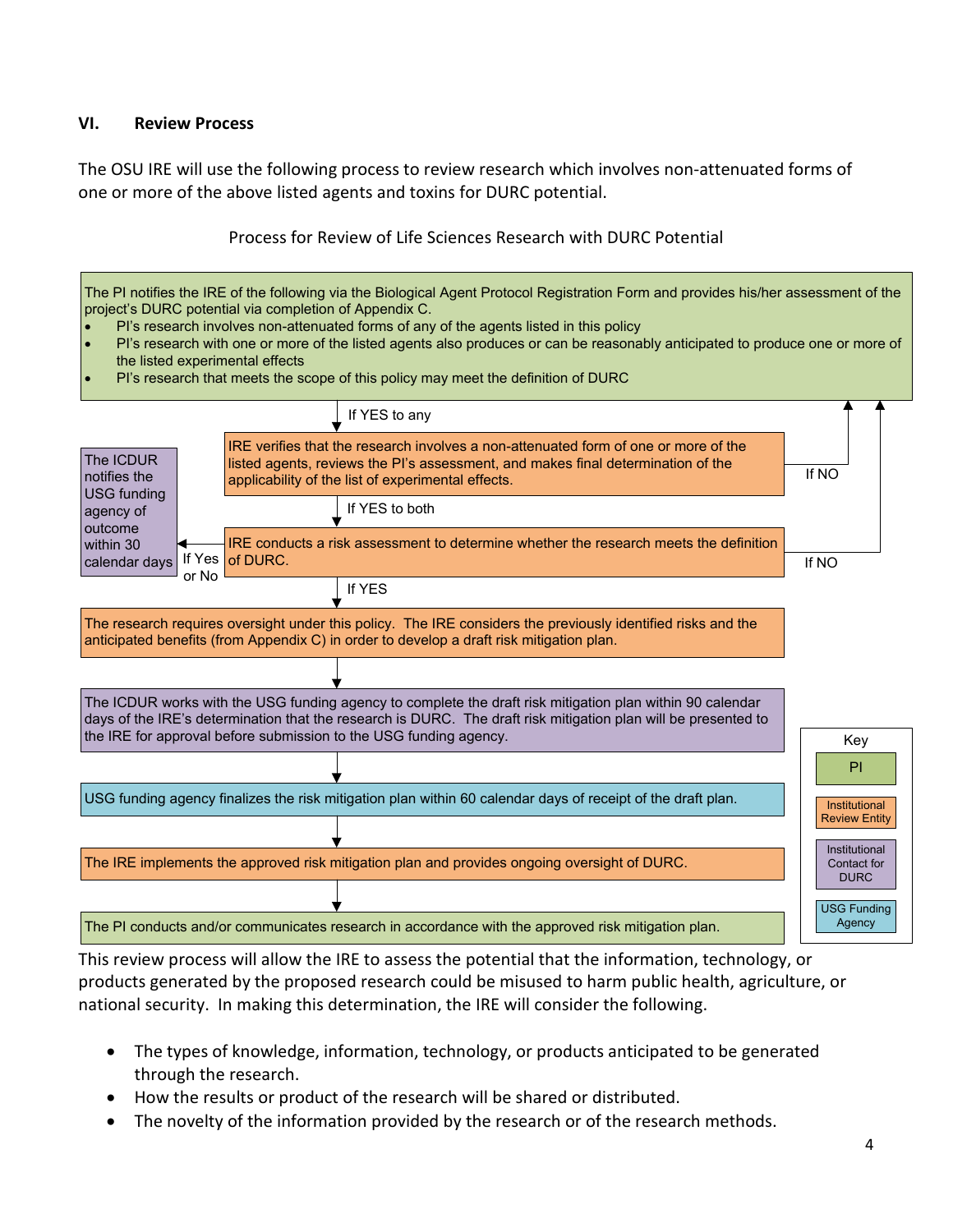- Whether the products of the research are applicable to other pathogenic organisms or agents.
- Whether the research highlights vulnerabilities in existing public health or agricultural infrastructure.
- The expertise and/or resources that would be required to apply the knowledge, information, technology, or product for malevolent purposes.
- Whether the products of the research could be directly misused to pose a threat to public health and safety, agriculture, plants, animals, the environment, materiel, or national security.
- How readily the knowledge, information, technology, or products from the research could be used to threaten public health and safety, agricultural crops and other plants, animals, the environment, materiel, or national security.
- The nature of the potential consequences (e.g., harm to the economy, the environment, agriculture, or public health) that could result from misuse of the research results.

If the IRE determines that the research **does not** meet the definition of DURC, the research is not subject to additional institutional DURC oversight. However, if the IRE determines that the research **does** meet the definition of DURC, the PI will be notified and a draft risk mitigation plan will be prepared.

The ICDUR will inform the appropriate USG funding agency of the IRE's assessment of the DURC potential of the project within 30 days of the determination. For research that is not funded by the USG, notification will be made to the National Institutes of Health (NIH) Program on Biosecurity and Biosafety Policy.

### **VII. Risk Mitigation Plan**

If the IRE finds that the proposed research meets the definition of DURC, the committee will work with the PI to develop a draft risk mitigation plan based on an assessment of the risks and benefits associated with the research. The plan will be specifically tailored to the research in question and will outline the strategies that will be used to mitigate all identified risks. Possible risk mitigation measures may include the application of additional biosafety or biosecurity measures, modification of the experimental design or methodology, and/or the application of medical countermeasures. Additionally, the plan may include information regarding the responsible communication of DURC findings.

This draft plan will be submitted to the USG funding agency or NIH within 90 days of the IRE's determination that the research in question is DURC. The USG agency will provide an initial response regarding the draft risk mitigation plan within 30 days and will finalize the plan within 60 days. The project may not be initiated until an approved risk mitigation plan is received from the USG funding agency or NIH.

# **VIII. Ongoing Review of DURC**

The IRE will review all DURC protocols and associated risk mitigation plans on an annual basis. The USG funding agency or NIH will be notified of any modifications or updates to DURC research protocols or risk mitigation plans within 30 days.